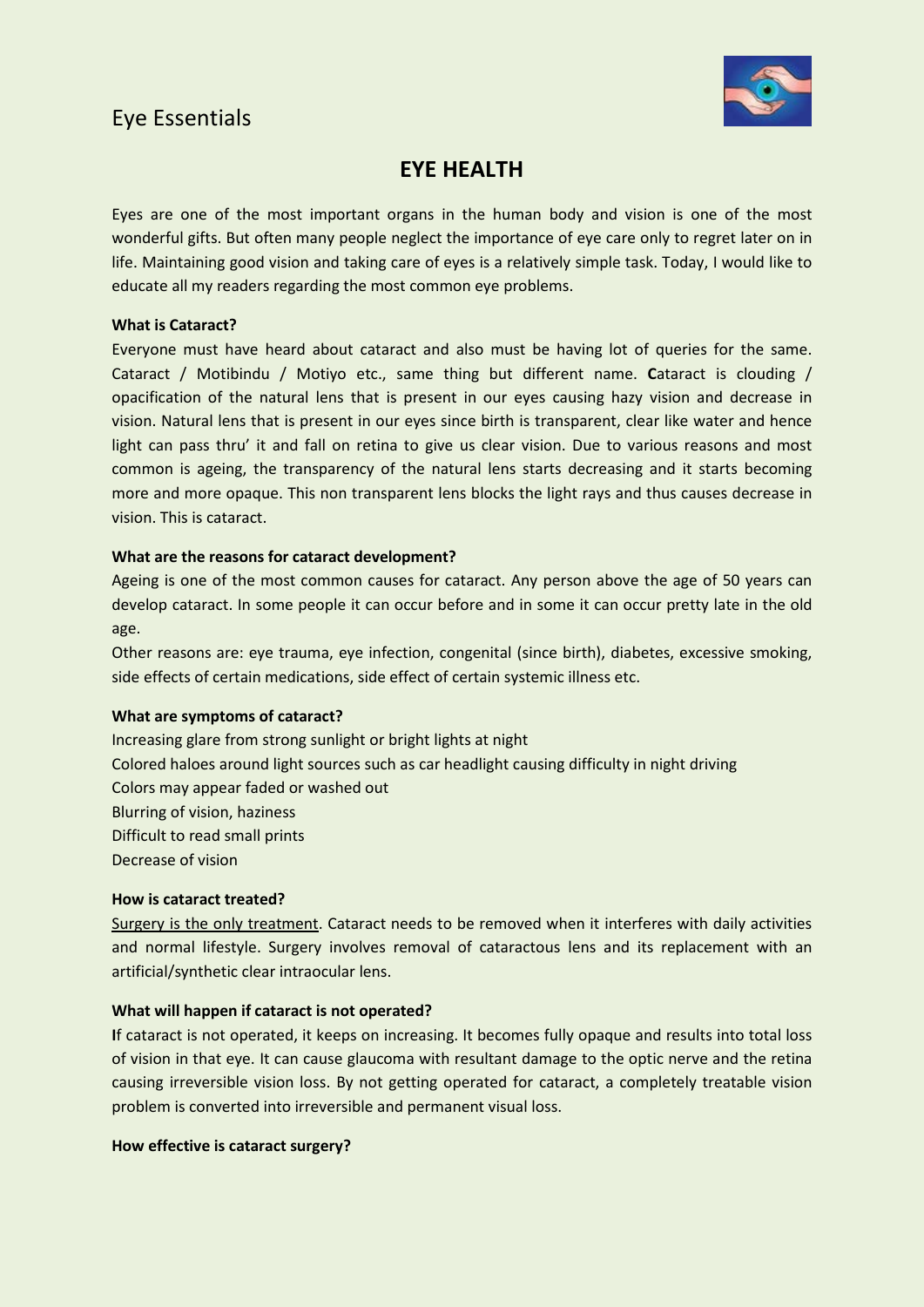

# Eye Essentials

Cataract removal is one of the most common operations performed worldwide. It is also one of the safest and most effective surgeries. In about 95% cases, people who have undergone cataract operation, have better vision after the surgery.

#### **How is cataract removed?**

In olden days, entire cataract was removed without lens implantation (Intracapsular technique), which is not done nowadays.

Then came the Extracapsular technique giving larger incision / wound (8-10mm) on the eye with hard lens implantation. Wound is then sutured with 5-8 stitches

The Extracapsular technique is now modified to Small Incision Cataract Surgery (SICS): Cataract is removed thru' a tunnel incision (5-7mm) and hard lens implanted. Wound is self-sealing requiring no stitches or sometime 1 or 2 stitches.

Most recent technique and most widely practiced is Phacoemulsification. In this method, 2-3mm corneal incision is made, thru' which cataract is emulsified (broken into small pieces) and aspirated using phaco probe. Foldable lens is then inserted thru' the same incision. No stitches are required.

#### **What are advantages of Phacoemulsification?**

- Sutureless surgery
- Faster recovery
- Less trauma to the eyes
- Less astigmatism better vision
- Discharged within few hours after the surgery.

#### **How long, I have to stay in the hospital?**

Most cataract operations are day care surgeries. Patients are discharged within couple of hours after the surgery.

#### **What precautions do I need to take after the operation?**

- Avoid rubbing or touching of the eyes
- Glasses during the day time and eye shield at night time to be used
- Do not bend or lift heavy weights
- No head bath for at least 7 days/ bathe from neck downwards
- Avoid strenuous exercise for 1 month
- Avoid eye makeup for 2 months
- Follow doctors' instructions

#### **When will my vision be normal again?**

Initial few days vision will be hazy which gradually becomes normal within 10-15 days. Once complete healing occurs, prescription for the new glasses will be given.

#### **What are the complications of cataract surgery?**

Cataract surgery has a very high success rate of over 95%.

In spite of the best care and precautions, there is possibility of minor/major complications in few cases:

• Infection